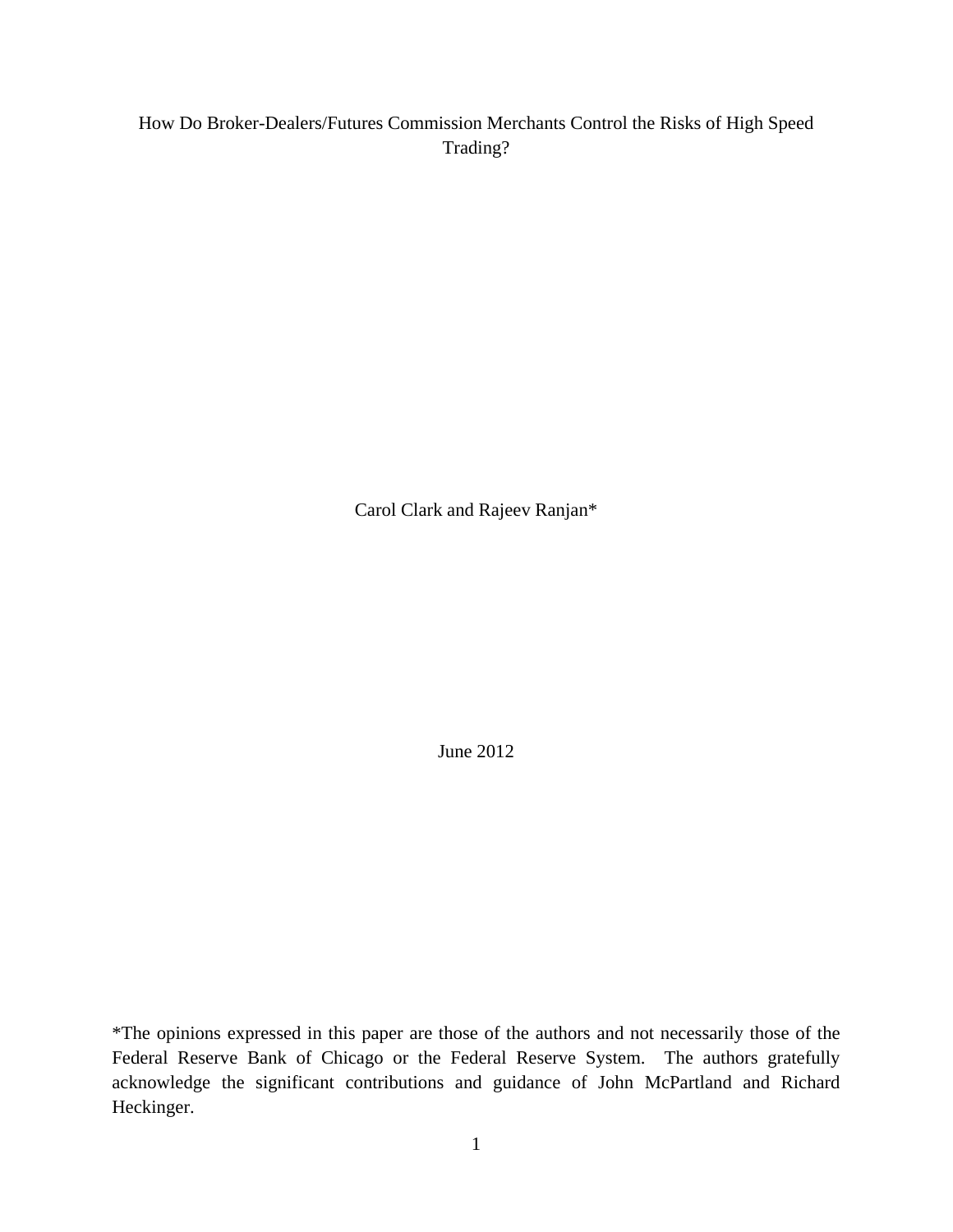# **Table of Contents**

| How do B-D/FCMs envision HST trading evolving over the next few years? 15                   |
|---------------------------------------------------------------------------------------------|
| Do B/D-FCMs think that the markets have reached a saturation point for marginal returns for |
|                                                                                             |
| If B-D/FCMs had the power and ability to change anything for the betterment of the markets, |
|                                                                                             |
|                                                                                             |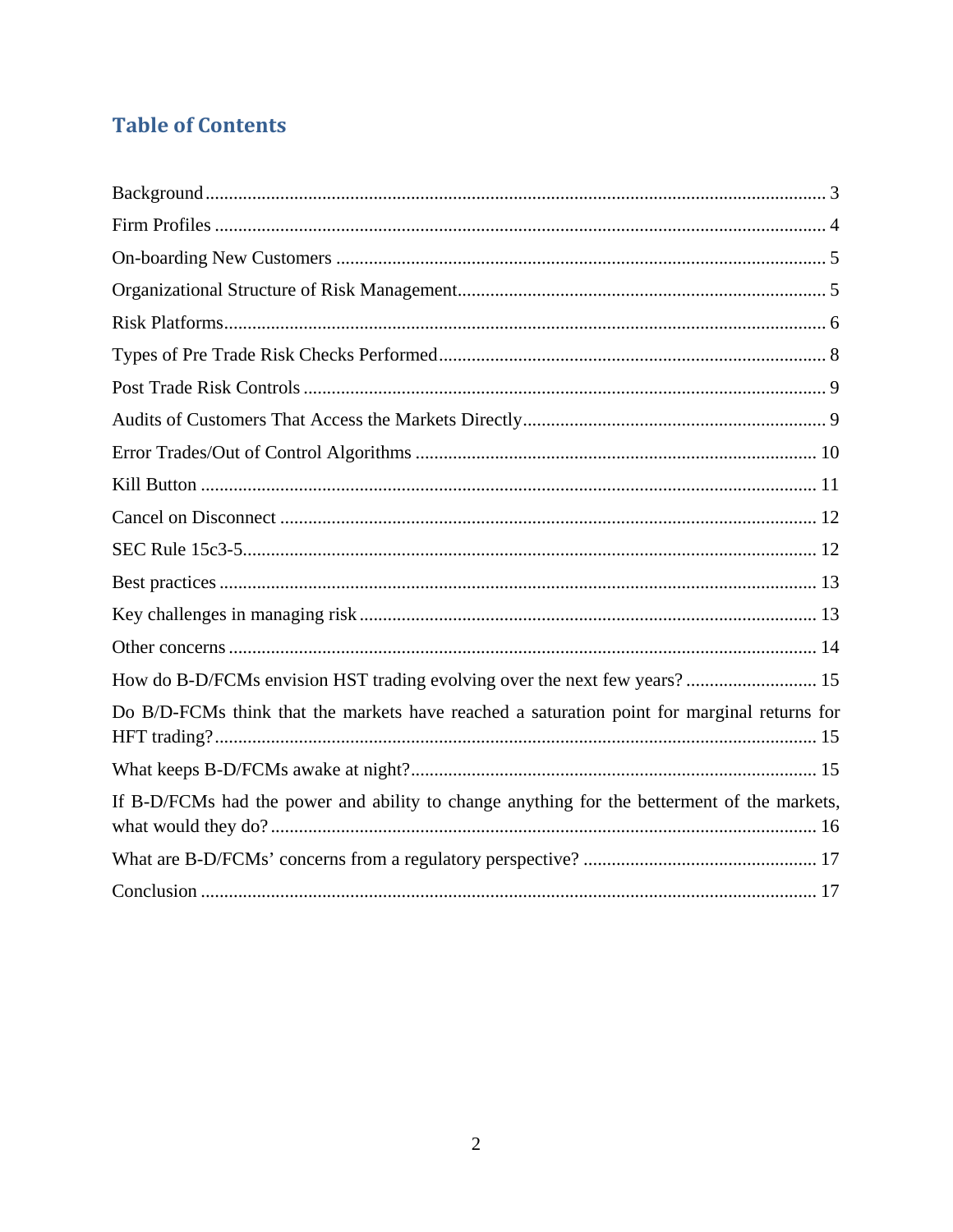#### <span id="page-2-0"></span>**Background**

Over the past decade, a confluence of market, regulatory and technological events has radically changed the microstructure of many exchange traded markets. The decimalization of U.S. equity and equity options markets has resulted in smaller tick sizes, increased trading volumes, and an explosion of market data information, which has challenged the data assimilation capabilities of human traders. At the same time, market liquidity has been fragmented among various equity trading venues.<sup>[1](#page-19-0)</sup> These changes, combined with technological advances in communications and digital computing, have expedited the migration from floor-based to electronic (point-and-click) to high speed trading (HST) where computers programmed by humans make trading decisions. So called black boxes are capable of reacting to market data, transmitting thousands of order messages per second, cancelling and replacing orders based on changing market conditions, and capturing price discrepancies with little or no human intervention.<sup>[2](#page-19-1)</sup>

In a floor based trading environment, customers of broker dealers (B-D) and Futures Commission Merchants (FCMs) convey their orders to the B-D/FCM via telephone or other electronic means and B-D/FCMs execute these orders on the trading floor. Customers of B-D/FCMs include companies, like airlines (that may want to lock in a future price for oil or hedge other business exposures), private equity firms, pension funds, mutual funds, retail customers, etc. As the migration from floor trading to point-and-click trading progressed, some B-D/FCMs began to offer their trading platforms, which were either developed in house (proprietary) or purchased from a vendor, to their customers. Doing so provided customers with more direct access to markets, and quicker execution capabilities.

Over time, some customers found the legacy point-and-click trading systems provided by B-D/FCMs were not keeping pace with some of the current technological advances and began to seek alternative solutions. In response, some trading venues and B-D/FCMs began to allow certain customers to access their markets directly (send their orders directly to the trading venue without using the B-D/FCM's trading system) using proprietary trading platforms the customer developed and/or vendor provided trading platforms the B-D/FCMs approved.

B-D/FCMs and their customers found other ways to decrease latency (the time it takes to send an order to a trading venue and for a trading venue to acknowledge the order) in order to increase their chances of getting their orders executed first. One way customers reduce latency is by placing (co-locating) their servers as near as possible to the trading venue's matching engine(s).

Over the past several years, reports have circulated that some B-D/FCMs may not have been properly controlling the risks associated with their customers' accessing the markets directly. In particular, concerns were raised that some B-D/FCMs were allowing their customers to send their trades to a trading venue without establishing adequate pre trade limits on their trading platforms (naked access) thereby exposing the B-D/FCMs to financial risk.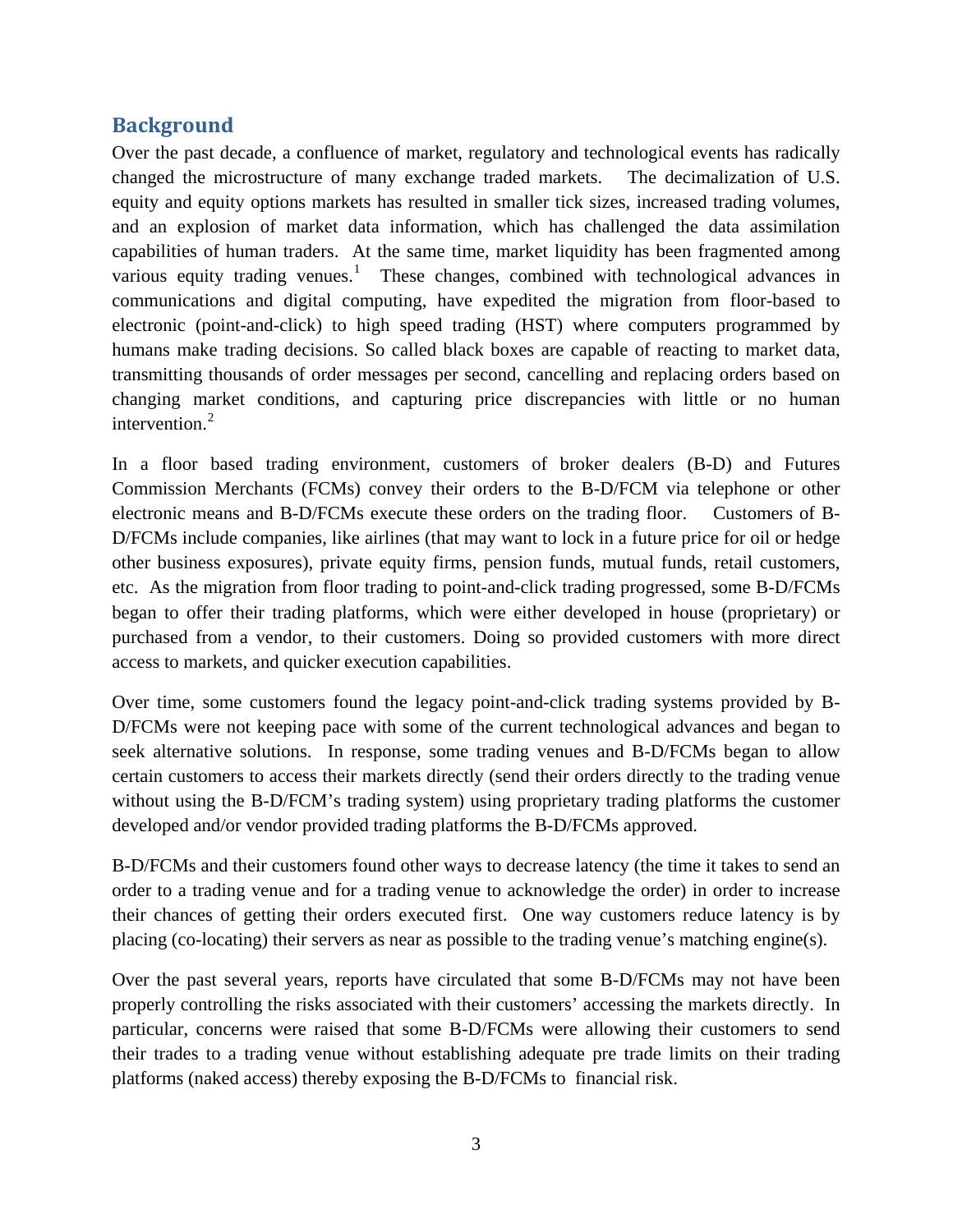To ensure that B-D/FCMs are appropriately managing the risks of their customers that access the markets directly, the SEC implemented Rule 15c3-5 in July 2011, which among other things, requires B-Ds to maintain a system of controls and supervisory procedures reasonably designed to limit the financial exposures arising from customers that access the markets directly. The CFTC also issued a notice of proposed rulemaking in August 2011to bolster risk management at the FCM level.

Broadly speaking, regulatory and industry attention on high frequency trading has produced recommendations and best practices related to how pre and post trade risk controls<sup>[3](#page-19-2)</sup> at one or more levels of the trade life cycle – from trade execution to trade settlement - may be improved for firms that access the markets directly. Staff from the Federal Reserve Bank of Chicago's Financial Markets Group used these recommendations<sup>[4](#page-19-3)</sup> as a baseline to elicit information on the controls that are currently in place at each level of the trade life cycle to manage the risks of HST. We define HST as high frequency, automated, and algorithmic trading, since firms engaging in these styles of trading can potentially send thousands of orders to a trading venue within a second(s). It is also important to note that it is difficult to quantify the precise number of orders that would designate a firm as being engaged in HST. As an obvious example, an algorithmic trader could execute 100 trades over the course of a day, which would not be considered HST.

Over thirty interviews were conducted with primarily U.S. domiciled technology vendors, proprietary trading firms, B-Ds and FCMs, and clearing houses. Non-U.S. entities interviewed include one exchange, one clearing house and one foreign B-D. This article summarizes what was learned during conversations with five firms that are B-Ds and/or FCMs. The interviews focused on risk controls and other topics of interest or concern to these firms.

#### <span id="page-3-0"></span>**Firm Profiles**

The B-D/FCMs interviewed clear products traded in one or more of the following regions: North America, Europe, Middle-East and/or Asia. The majority of these firms clear multiple markets such as equities, futures, options, foreign exchange, spot, over the counter (OTC), mutual funds, etc. Four of the five B-D/FCMs interviewed have customers that access the markets directly. The fifth B-D/FCM chose to be interviewed in order to express its concerns about such access.

In addition to providing clearing services, three of the five B-D/FCMs interviewed are market makers and/or conduct proprietary trading in multiple markets such as futures, options, equities, FX, and/or OTC. One of these three only executes proprietary trades to hedge against customer's positions in the OTC markets.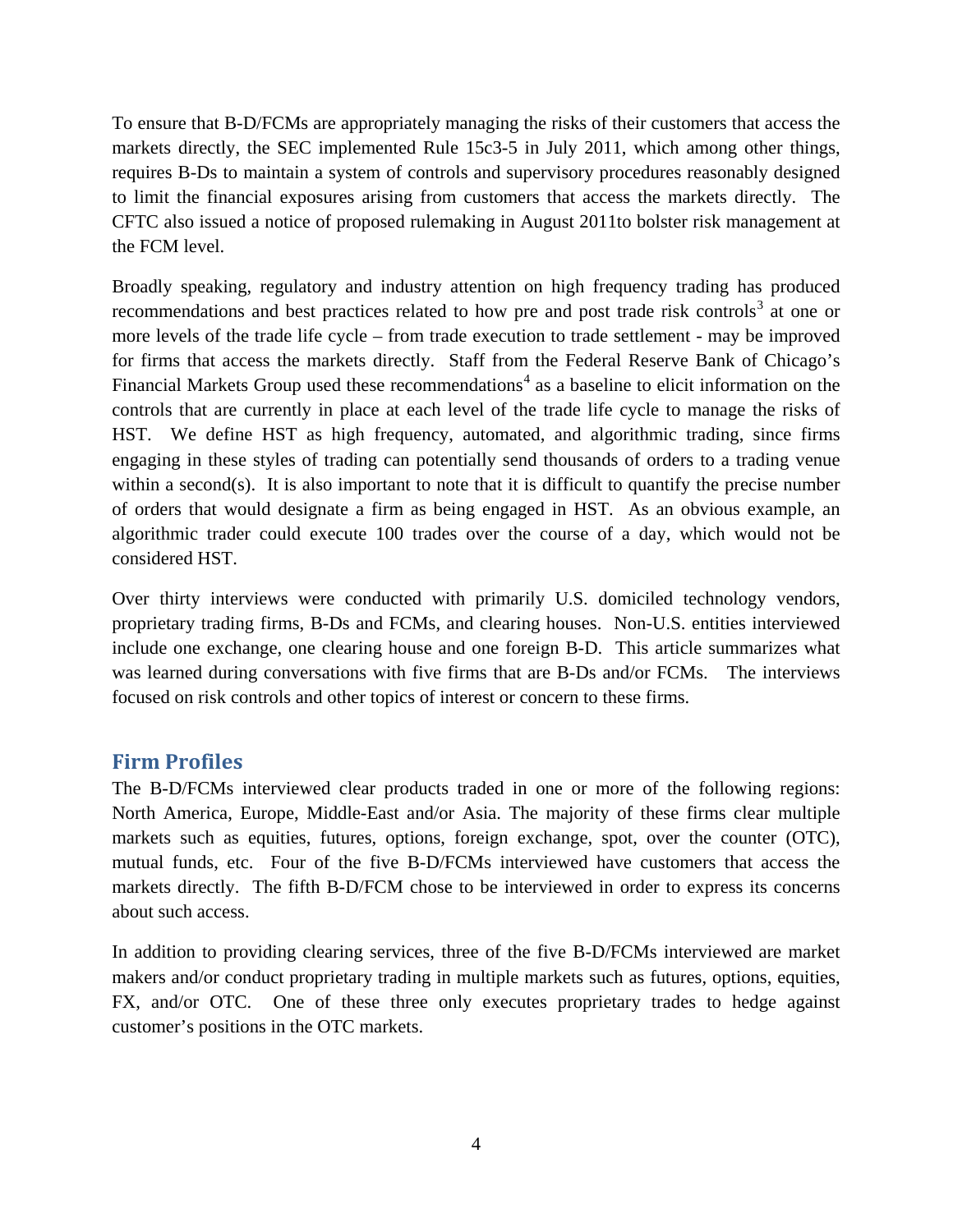### <span id="page-4-0"></span>**On-boarding New Customers**

When a trading firm seeks the services of a B-D/FCM to clear its trades, the B-D/FCMs interviewed conduct a comprehensive review to assess one or more of the following:

- Credit risk
- Market risk
- Counterparty risk
- Portfolio risk
- Regulatory risk

Based on these assessments, the B-D/FCM sets margin requirements for the trading firm.

B-D/FCMs may subject customers desiring to access the markets directly to additional requirements. These may include one or more of the following:

- Requiring them to:
	- o Submit a qualitative paper that describes how they address risk
	- o Demonstrate their risk controls, and submit screenshots showing the risk platform in operation
	- o Submit additional deposit money. For example, one B-D/FCM requires additional deposit money from customers that adopt new trading strategies that may have potential to increase financial risk, like mass quoting in options
- Assessing customers' technical capabilities and market knowledge
- Monitoring physical and logical connection(s) to each trading venue(s)
- Ensuring that the pre trade limits are applied on the customers and/or vendors' risk platform
- Ensuring the B-D/FCM is able to remotely access and control the customer's risk management platform to:
	- o view and/or modify risk limits and working orders
	- o cut off trading for any given trader
- Requiring customers to undergo one or more of the above procedures again before granting access to a new trading venue(s)/product(s).

One B-D/FCM with multiple offices globally has standardized procedures for granting customers direct access to markets.

### <span id="page-4-1"></span>**Organizational Structure of Risk Management**

The B-D/FCMs interviewed employ a variety of organizational models to manage risk. Two firms interviewed have a hierarchical risk management structure where various risk staff report to a single risk manager who reports to the CEO/COO. Two firms have a decentralized risk management structure where there is no single risk manager, but various departments/divisions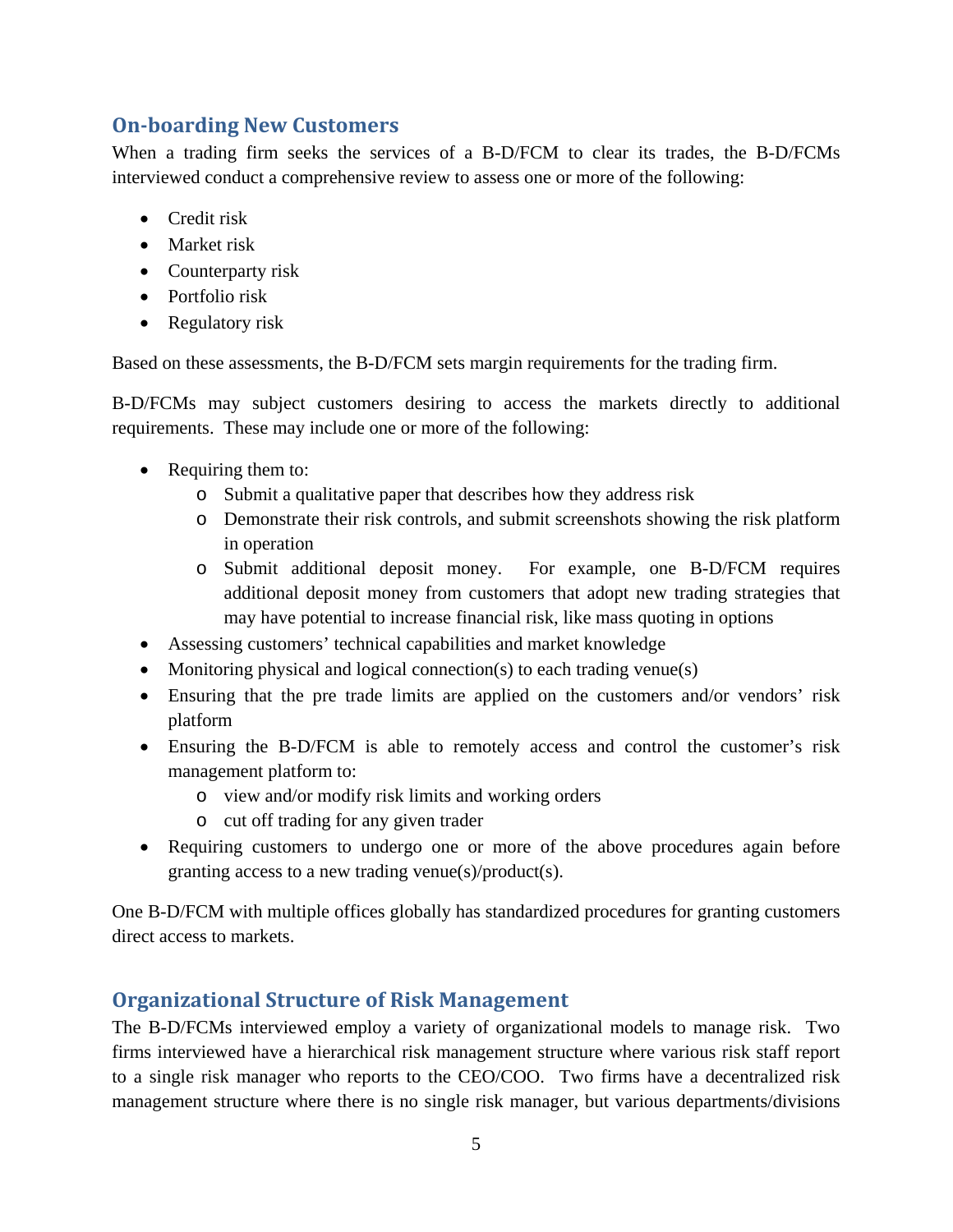assess and monitor risk each day. One B-D/FCM has a hybrid decentralized approach where all staff including senior management is accountable for monitoring risk but there is no single risk manager.

Only one firm interviewed has a formalized training process for risk management and written procedures and documentation are stored and available on this firm's internal website. Risk management and trading staff at this firm receive risk management training on a quarterly basis, which includes core compliance with FINRA guidelines.

#### <span id="page-5-0"></span>**Risk Platforms**

To manage customer positions and exposures, B-D/FCMs purchase risk platforms from a vendor(s) or build their own proprietary risk platform(s). Two of the B-D/FCMs interviewed use proprietary risk platforms. One of these two allows its customers to access the markets directly and uses the following parameters to track risk: overall book size including quantity, value, and skews; overall exposure in the market including working orders; and credit limits. The other B-D/FCM does not allow its customers to access the markets directly and calculates risk in near real time (based on price change) by comparing the net liquidation value of each customer's portfolio to the customer's margin deposit and rejecting any order that would place a customer's margin account in deficit. If a limit is breached, the software automatically sends an order to liquidate the customers' positions. This order is placed on hold for a short time, which provides risk staff the ability to review and stop the automatic liquidation if necessary.

The other three B-D/FCMs interviewed purchased risk platforms from a vendor(s). One of these three clears a majority of products in the equities and options markets. This B-D/FCM primarily uses its risk platform to conduct compliance checks for various regulations (e.g. wash trades, maximum position per symbol, concentration limits, short sales, etc) although a few other types of pre trade risk checks are also performed. Because this firm has found that the efficiency of vendor provided risk management software it uses degrades as more customers are added, it is in the process of building its own proprietary system.

Risk platforms utilize model(s), such as VAR, SPAN, TIMS, or proprietary algorithms that conduct stress and/or scenario-based tests to estimate risk exposures. Data that feed these platforms and models are provided by third party vendors and/or by trading venues in near real time or in batch form. B-D/FCMs make decisions on whether they will subscribe to real time or batch information, which may include drop copy, fills and other information, based on data availability and cost.<sup>[5](#page-19-4)</sup> B-D/FCMs may independently validate data for accuracy.

The rate at which the risk platforms of the B-D/FCMs interviewed are able to calculate exposures varies from near real time (microseconds) to minutes, based on the data sources and/or the risk models. One B-D/FCM chose a cost effective vendor-provided risk platform; however, this platform cannot automatically process real time drop copies from trading venues, requires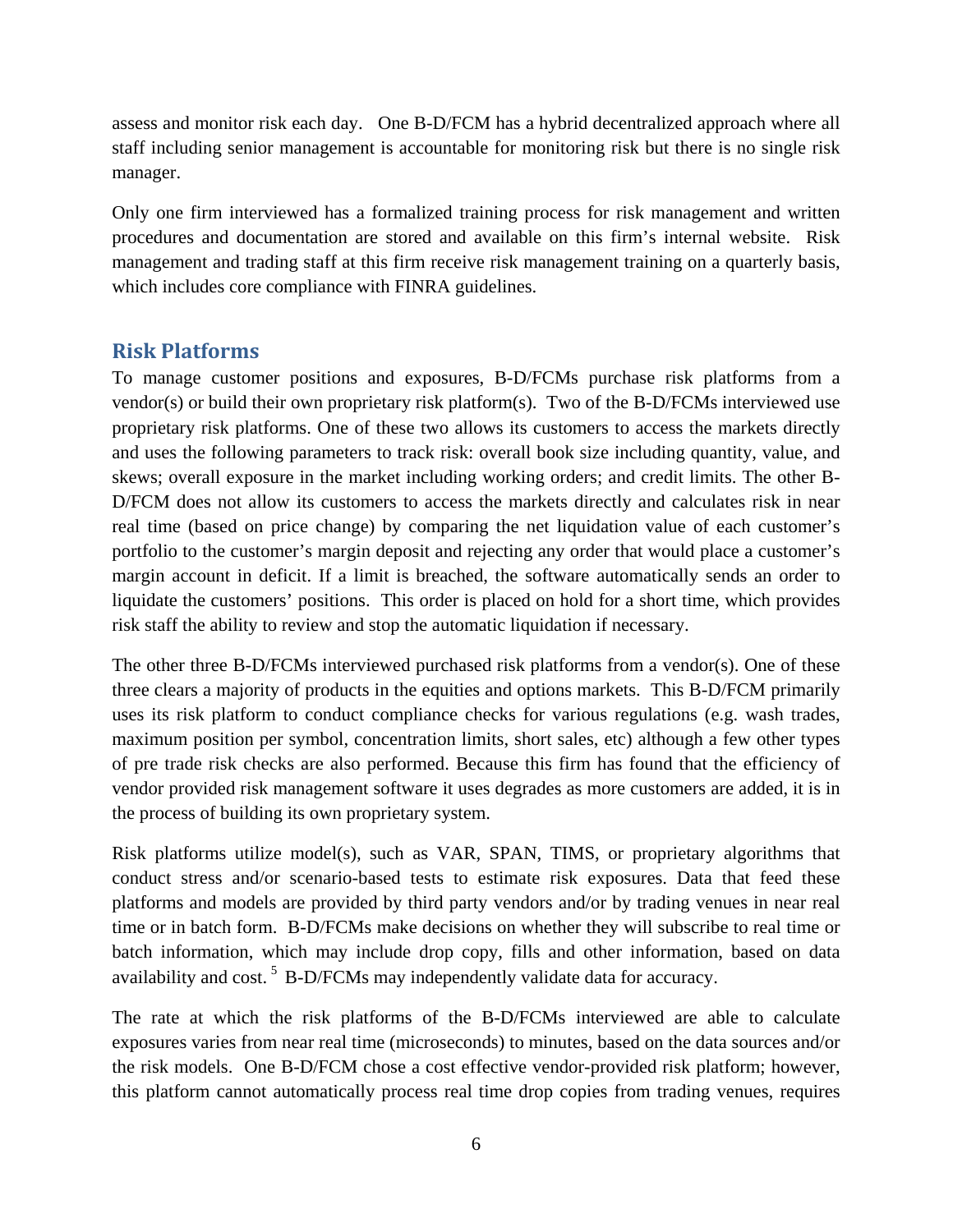manual intervention to refresh the data feed (which is provided in batches), and takes 5-6 minutes to calculate exposures.

FMG staff also noted that some B/D-FCMs interviewed have operations in multiple locations and not all risk platforms are able to calculate enterprise wide exposures.

Finally, issues may arise for B-D/FCMs that trade in multiple markets globally when there is a U.S. holiday and no corresponding holiday in foreign markets. Rather than remaining closed as was the case in floor-based trading, many U.S. trading venues are open for some duration of time on U.S. holidays. For example, electronic trading may begin Sunday night prior to Memorial Day and close sometime Monday morning. However, some B-D/FCM's risk systems do not process trades in U.S. markets until Tuesday. This may be related to the fact that while some U.S. trading venues are open on U.S. holidays, clearing houses and settlement banks are closed. The end result is that some B-D/FCMs are unable to see their U.S. trading exposures on Monday. Instead, they download matched trade information on Tuesday morning that includes Friday's as well as Monday's trades.

#### **Pre Trade Risk Checks**

In terms of risk checks, prudent business practices and regulatory requirements motivate B-D/FCMs to ensure pre trade risk checks are applied to customer orders before they are sent to a trading venue. These pre trade risk checks may be performed at one or more of the following three levels:

#### **1. Trading venue level**

- o Some trading venues subject every order to mandatory pre trade risk checks, which adds minimum latency equitably for all market participants.
- o Some trading venues provide functionality to B-D/FCMs, which enable them to set pre-trade risk limits for their customers. Depending on the trading venue, use of this functionality may be mandatory or optional.
	- Based on their assessment of risk, some B-D/FCMs may set fewer pre trade risk limits for some customers. This may result in faster order submissions for some customers than for others.
- o Some trading venues also provide functionality to a customer that enables them to set pre trade risk limits below the levels set by their B-D/FCMs.

#### **2. B-D/FCM level**

Apart from setting pre trade limits using functionality provided at the trading venue level (where it is offered), B-D/FCMs may also set additional risk limits in one of three ways:

o By introducing pre trade risk limits on their servers and requiring customers with proprietary/vendor provided trading systems to connect to that server.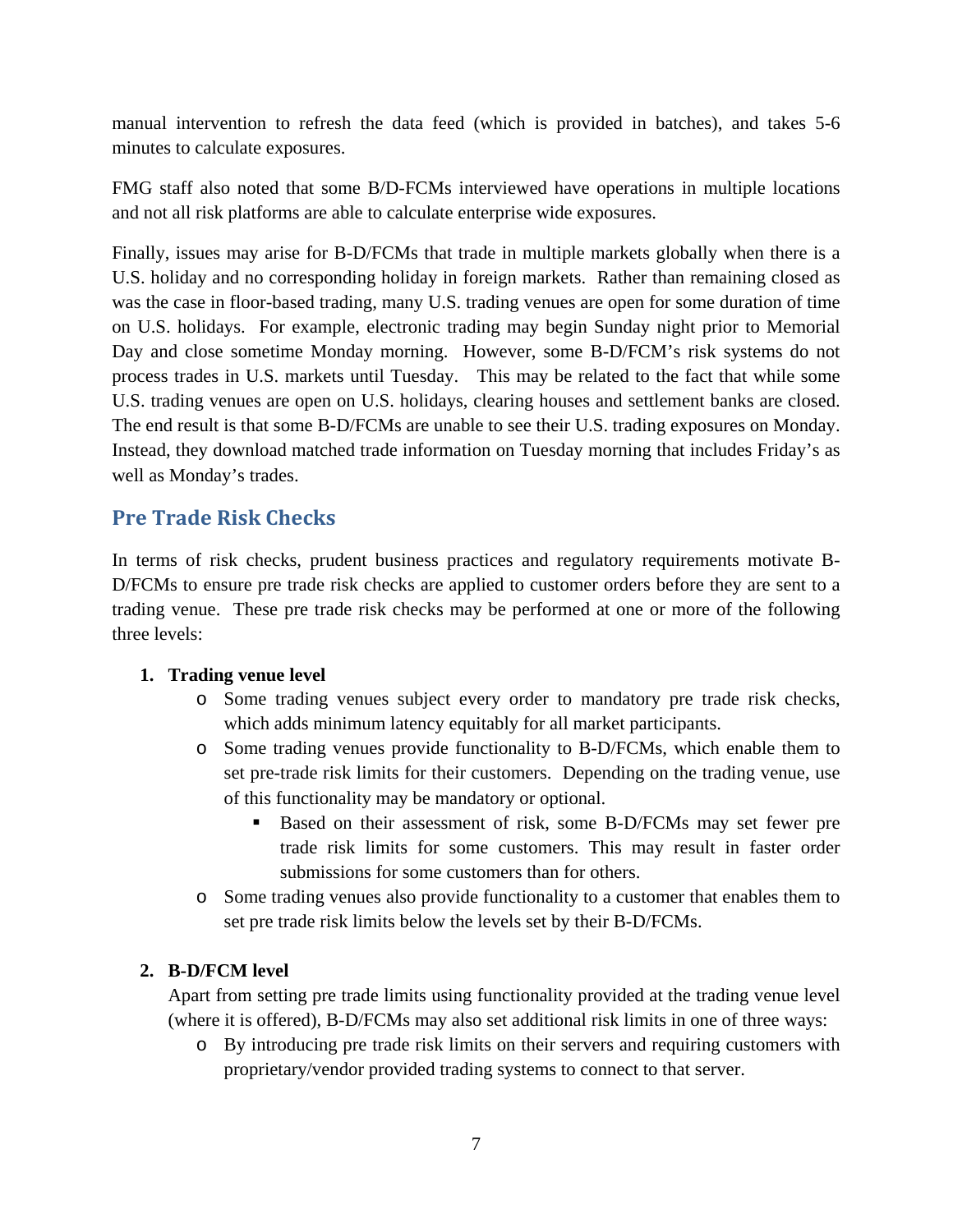- o By remotely accessing the customers' proprietary trading system and reviewing/modifying/setting pre trade limits on that system.
- o By using functionality on vendor provided software that enables B-D/FCM to set pre trade limits for their customers that access the markets directly

The number of pre trade risk limits applied by B-D/FCMs and the time it takes for these risk limits to be performed, varies by B-D/FCM. One way competition among B-D/FCMs may arise is by building or buying systems that are capable of conducting pre trade risk checks as quickly as possible. Having the capability to conduct fast pre trade risk checks may attract and retain latency sensitive customers.

#### **3. Customer level**

Customers using proprietary trading systems typically set risk limits on their own internal risk platforms.

## <span id="page-7-0"></span>**Types of Pre Trade Risk Checks Performed**

The B-D/FCMs interviewed require orders to be subject to the following pre trade risk checks:

- Each requires order size limits
- Three require intraday position limits
- Three require credit limits
- Some require P&L limits
- One requires limits for maximum long/short positions
- B-Ds conduct mandatory regulatory pre trade risk checks (e.g. to detect wash trades, to comply with Regulation SHO, etc.)
- The B-D/FCM that does not allow its customers to access the markets directly requires limits on the number of orders per second that can be sent to a trading venue

Depending on the customer, B-D/FCMs may:

- Set limits by asset class, contract, trading venue, overall firm, etc.
- Review limits intraday, 2-4 times a month, monthly, or quarterly

Limits may be modified for various reasons such as:

- The condition and volatility of the markets
- When new market(s)/trader(s) are added
- During times of substantial financial exposure, or
- Following a HST customer request and analysis of the reasonableness of that request

When a risk limit is breached, one or more of the following occur(s) depending on the nature and severity of the breach;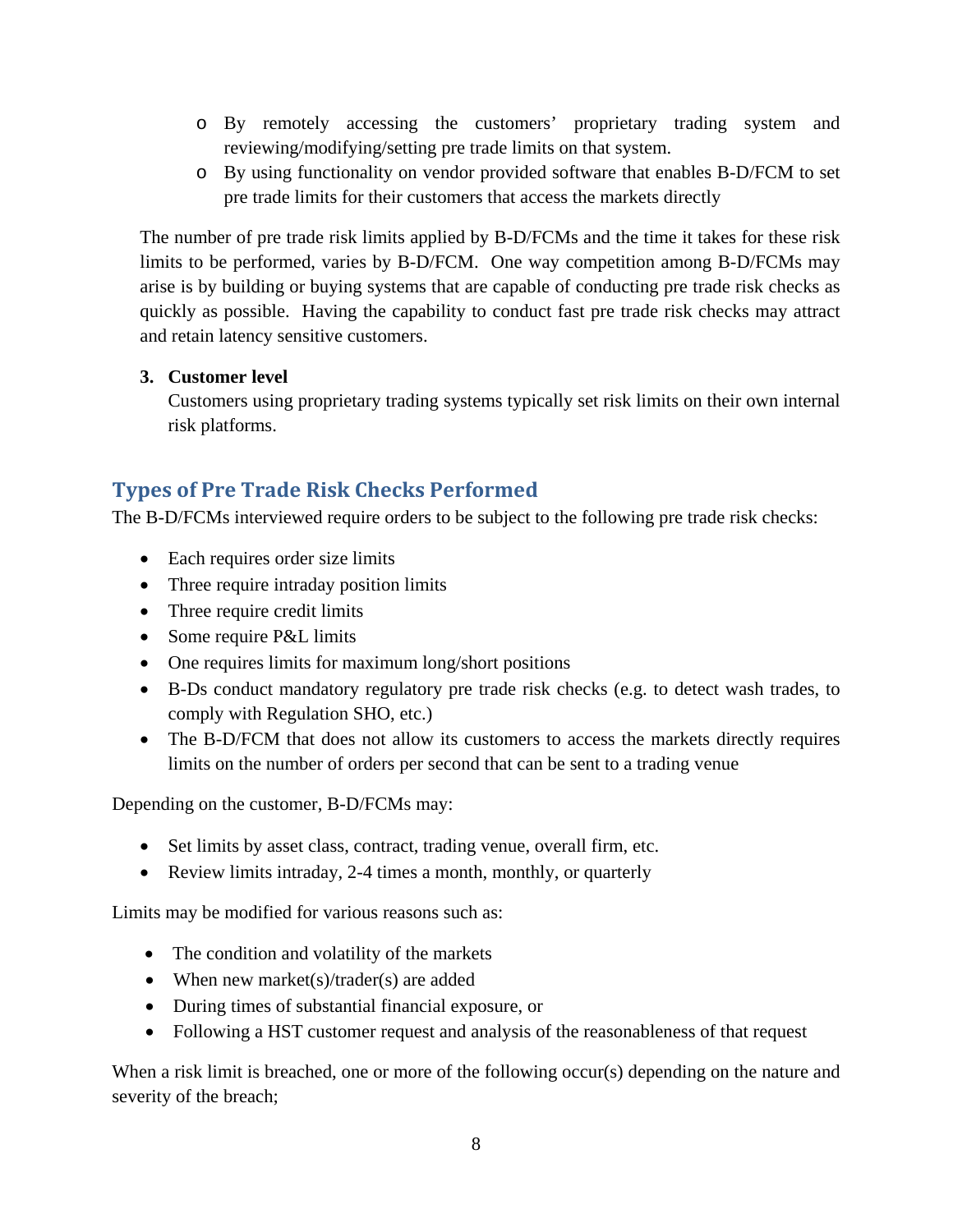- The risk platform automatically sends e-mails and alerts to risk staff
- B-D/FCM staff responds to these alerts, monitors the customer more closely, analyzes the nature and magnitude of the breach, and may call the customer to obtain more information
- The risk platform may automatically stop the customer from trading or B-D/FCM staff manually shut down trading.

One B-D/FCM stressed the importance of human interaction, to determine the cause of the breach, during such scenarios.

### <span id="page-8-0"></span>**Post Trade Risk Controls**

Once orders have been sent to a trading venue, B-D/FCMs may receive post trade information on current and previous days' orders from one or more of the following:

- trading venues (if they provide drop copy)
- vendors
- customers
- clearing houses

B-D/FCMs may compare the post trade data from various sources at the end of the day to identify discrepancies in customer positions. If any are detected, B-D/FCMs contact the customer(s).

One B-D/FCM said a trading venue had technical difficulties during the May 6, 2010, Flash  $Crash<sup>6</sup>$  $Crash<sup>6</sup>$  $Crash<sup>6</sup>$  and was unable to report positions to B-D/FCMs. As a result, B-D/FCMs were unable to calculate customer exposures.

## <span id="page-8-1"></span>**Audits of Customers That Access the Markets Directly**

B-D/FCMs were asked if they audit their customers that access the markets directly. Most B-D/FCMs do not have formalized audit procedures; however, some:

- Check physical and logical connections to trading venues
- Verify that customers with proprietary systems have risk limits in place. This may be done by:
	- o Requiring customers to submit screen shots of messages sent to trading venues that displays whether risk controls were binding at the time messages were sent and/or
	- o Using virtual private network (VPN) services to remotely access customers' risk platforms to ensure risk controls are in place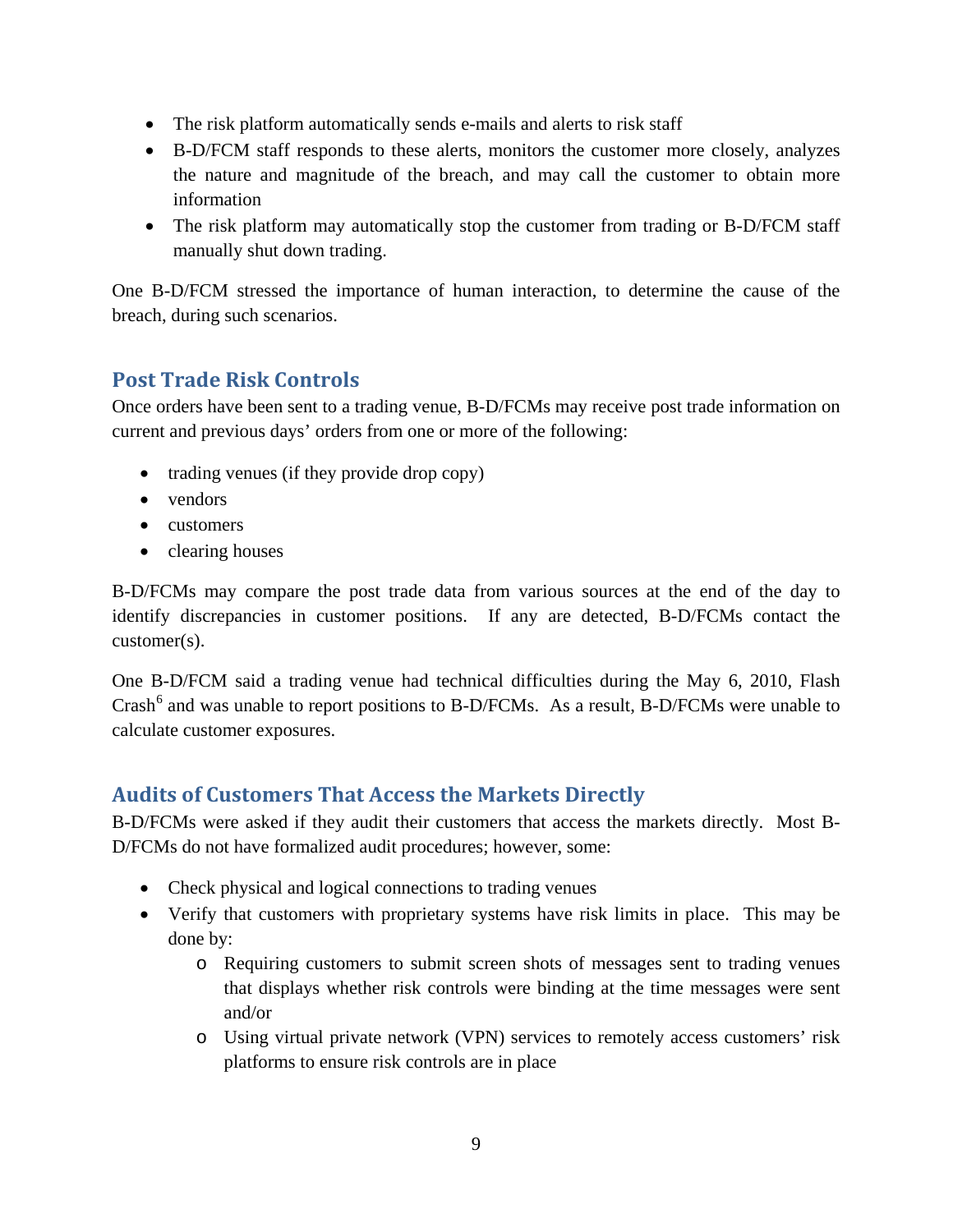Depending on the B-D/FCM, these procedures may be conducted monthly, quarterly, or annually.

### <span id="page-9-0"></span>**Error Trades/Out of Control Algorithms**

Sometimes, algorithms deployed by high speed trading firms that access the markets directly may go awry due to corrupt data, programming errors, hardware failures, network issues, or any number of other unforeseen circumstances. Some out-of-control algorithms and/or erroneous orders may be detected and stopped by a trading firm's risk controls. If the trading firm's risk controls do not halt the out of control algorithm, the next line of defense for stopping the order(s) is the B-D/FCM's risk controls. Should the out-of-control algorithm and/or erroneous trade bypass the trading firm and B-D/FCM's risk controls, risk controls at the trading venue level act as the last line of defense to stop orders before they reach the matching engine. Nevertheless, risk controls at trading venues vary and the parameters may be set so wide as to be ineffective in stopping the erroneous order(s). In such circumstances, trading venues may have policies in place for busting and/or adjusting clearly erroneous trades, but these policies also vary by trading venue.

During the interviews, FMG staff inquired about the frequency and cause of any error trades and out of control algorithms that the B-D/FCMs had experienced. One B-D/FCM said clearly erroneous trades happen about 20 times per month on average. This B-D/FCM also said it cleared billions of shares during the Flash Crash, but only 7 of these trades were clearly erroneous. Another B-D/FCM mentioned that mini flash crashes have occurred before, but none of them had as extensive volume as the Flash Crash.

Two of the four B-D/FCMs interviewed that allow their customers to access the markets directly experienced out of control algorithms.

One of these two outlined the following occurrences:

- In 2009, a trading venue did not send order acknowledgements to trading firms for almost two minutes. During that timeframe, a customer's black box sent 999,000 orders to the trading venue. Trading venue staff caught the error, called the trading firm, and deleted the orders at the customer's request. To address this issue, the trading venue now controls the number of messages that can be sent to its matching engine and does not accept new messages from trading firms unless it has acknowledged all the old messages.
- A second incident occurred in late 2010, when a customer tweaked old code and placed it into production. An error in the modified code caused the customer to lose a substantial amount of money in two minutes. The customers' risk platform identified the problem, but not until the firm traded 104 percent of its daily margin. The B-D/FCM said if the customers' risk platform did not identify the problem the risk tools at the trading venue would have.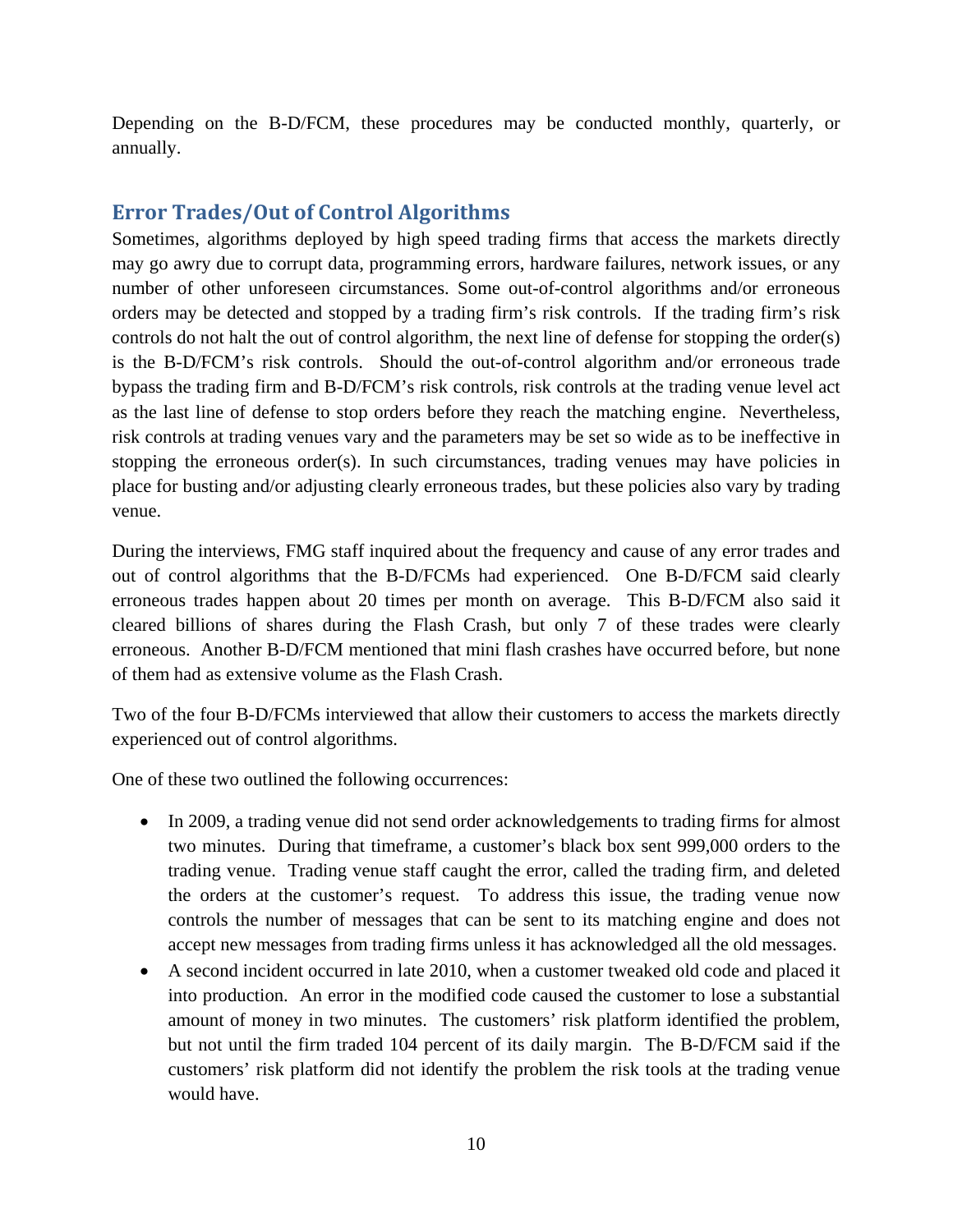The other B-D/FCM experienced three out of control algorithms over a four year period as follows:

- A customer did not manually reset the message counter at the end of the trading day as required by one trading venue. The following day, the trading venue's system did not acknowledge a portion of the customer's current days' trading activity. As a result, the customer was a larger than intended liquidity provider on the second trading day, traded 30 million shares, lost \$500,000 and ultimately shut down its equities trading desk.
- A trading firm was in the process of selling itself to another trading firm in October 2008. As part of a due diligence test, the buying trading firm requested the selling trading firm to turn off its risk platform near the market close. However, the risk platform had been blocking a problem in the trading system that had gone undetected up until that time. When the risk system was shut down, the trading system bought \$17-18 million in securities during the 20 seconds before and 20 seconds after the market close. The selling trading firm was unable to meet its margin requirements for these trades and was suspended from trading. The B-D assumed the suspended firms' positions on its books.
- The trading architecture for one trading firm crashed, which resulted in the trading platform not properly communicating with the risk platform. As a result, the trading platform continued to send orders to the trading venue and the firm ended up buying \$50 million in securities at the market close. The problem was immediately detected, but the firm lost \$50 million and was suspended from trading for 30 days.

### <span id="page-10-0"></span>**Kill Button**

Trading firms may experience sudden and unexpected events such as an algorithm going awry, a substantially large number(s) of unintended orders being sent to a trading venue, or a large risk exposure during volatile markets. During such scenarios, there is a need for a "kill button" functionality that can be used in exigent circumstances to lessen exposure by stopping all trading activity and cancelling orders in the order book. The kill button may be available at one or more of the following levels:

- Trading venues may offer manual "kill button" functionality to market participants. In addition, some trading venues offer an automatic kill functionality, which is triggered without human intervention.
- B-D/FCMs may build or buy kill button functionality on their systems to have greater control over customer orders. In some cases, B-D/FCMs also provide this functionality to customers that access the market directly as a failsafe mechanism.
- Trading firms may build or buy kill button functionality on their systems as well.

The majority of B-D/FCMs interviewed have kill button functionality on their systems and exclusive control over that functionality. In addition, one B-D/FCM can turn off the power to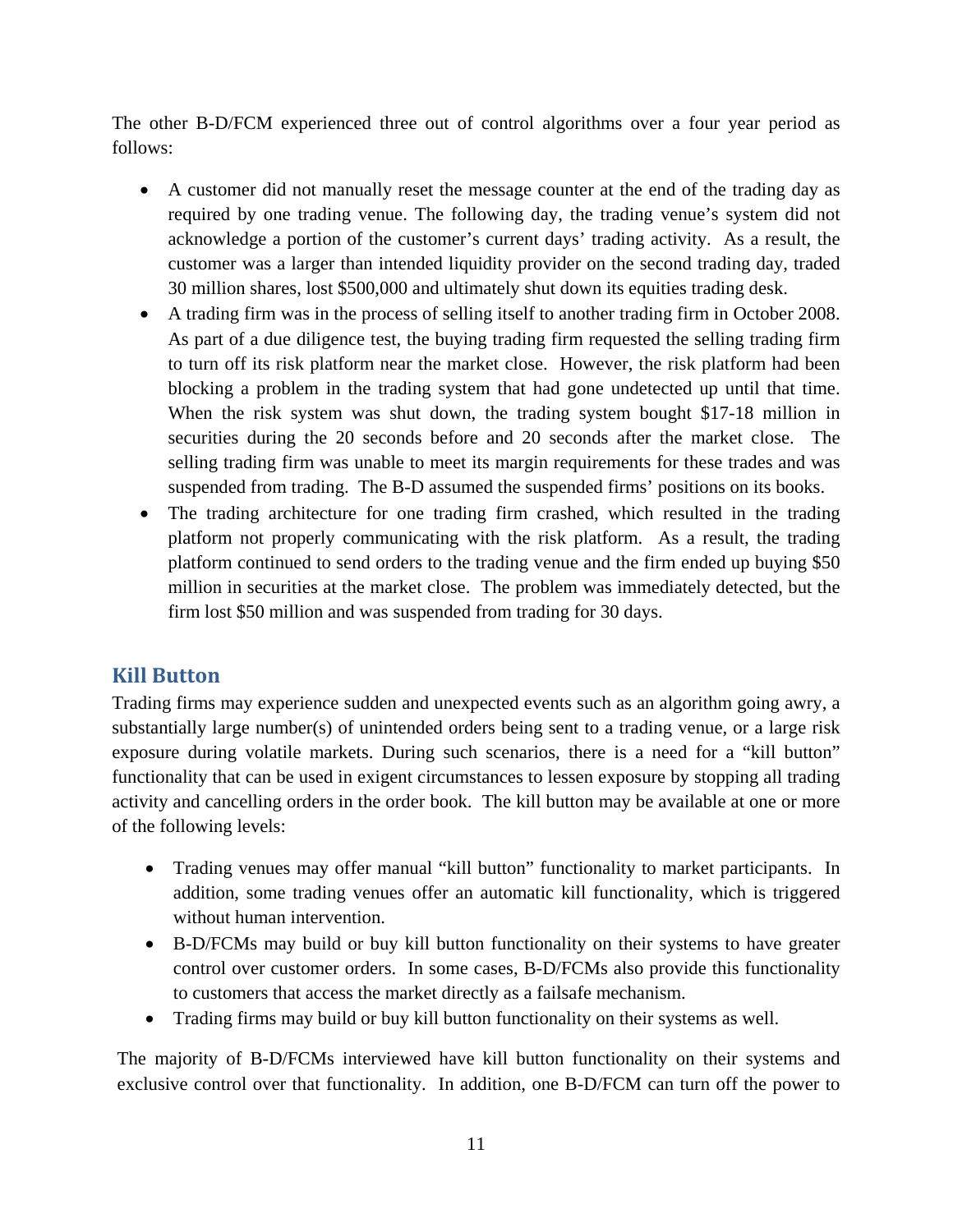its customers' servers (which are connected via the B-D/FCM's network) during extreme scenarios.

It is interesting to note that one B-D/FCM pointed out that one of the largest U.S. equities trading venues does not offer kill button functionality to B-Ds. The only way market participants can stop trading activity and cancel orders in the order book is by telephoning or faxing this trading venue. This B-D/FCM also mentioned that a common API, offered by all trading venues, to invoke kill functionality would be beneficial.

#### <span id="page-11-0"></span>**Cancel on Disconnect**

Sometimes, connectivity between the trading platform and the trading venue server is lost. At such times, trading firms may become uncertain about status of their orders that are still active in the market. Some (but not all) trading venues alleviate this uncertainty by offering cancel on disconnect functionality, which cancels all open orders in the order book when this connectivity is lost.

Depending on their business and strategy, some trading firms may not choose to subscribe to cancel on disconnect functionality at trading venues where it is offered. For example, some market makers may not want their bids and offers to be automatically deleted from the order book when connectivity is lost. Other high speed trading firms may find subscribing to cancel on disconnect where it is offered to be a prudent business practice.

When asked whether B-D/FCMs require their customers that access the markets directly to subscribe to cancel on disconnect where it is offered, B-D/FCMs responded that they do not. However, most B-D/FCMs mentioned that the majority of trading firms that access the markets directly do subscribe to the service.

#### <span id="page-11-1"></span>**SEC Rule 15c3-5**

All of the interviews with B-Ds occurred subsequent to the announcement of SEC Rule 15c3-5, but prior to its implementation. When asked how the SEC Rule 15c3-5 might affect their business, one B-D mentioned that prior to the announcement of the rule it had lost customers to other B-Ds that allowed naked or "light access" (fewer pre trade risk controls). Two other B-Ds said the new rule has had no impact.

B-D/FCMs also expressed the following opinions regarding SEC Rule 15c3-5:

- There was a lack of clarity with the language of the new rule and the deadline for implementation was difficult to meet, especially for firms that clear multiple asset classes.
- The timeline for the rule's implementation could have inhibited some firms from getting their risk systems right, which could cost them business.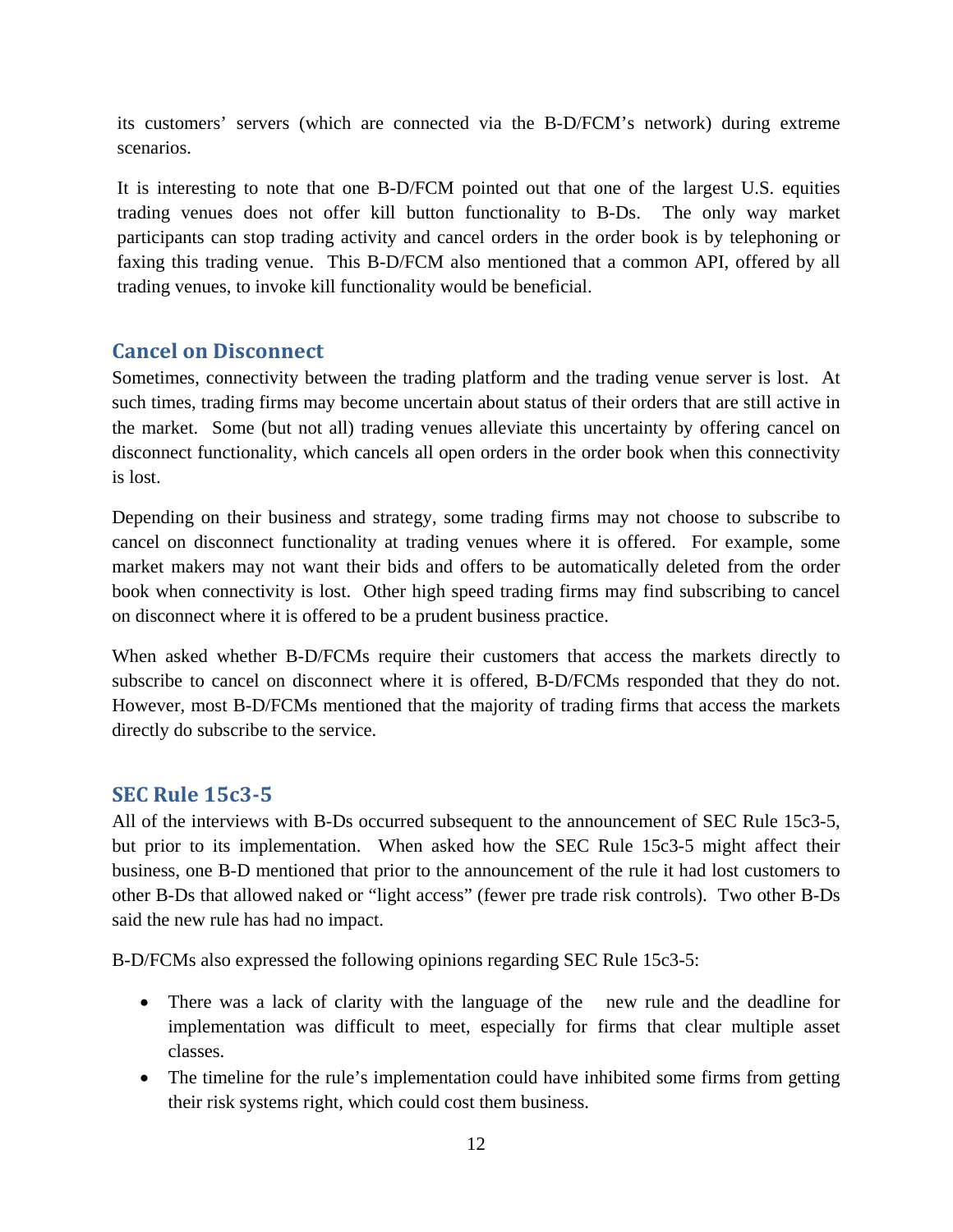- Trading venues actively promoted the proliferation of naked access by failing to adequately separate their regulatory and marketing/sales powers after converting from member owned organizations to for profit, stockholder owned, and publicly traded entities. Trading venues should be required to disclose their revenue model by customer base before and after demutualization and show where they went to solicit order flow. Such an exercise would reveal whether trading venues actively targeted their high volume customers and offered them direct access.
- After the new rule prohibiting naked access was announced, one B-D saw an increase in new customers that previously had naked access through another B-D. Because Rule 15c3-5 subjects all customers to some type of pre trade risk controls regardless of the B-D they choose, some customers are seeking other types of benefits from their clearing relationships such as connectivity to multiple trading venues globally as well as international clearing and settlement services.

#### <span id="page-12-0"></span>**Best practices**

The interviews revealed a number of risk management procedures that were either used by B-D/FCMs or that were lacking and might be considered a best practice. These include:

- Maintain exclusive control of the hardware. Doing so will enable B-D/FCMs to cut off trading for any trader or trading firm.
- Collect trade data in a central repository to calculate intraday exposures and to aid near real time risk management.
- Require customers that access the markets directly to supply information on filled trades, if the trading venue does not provide this information to B-D/FCMs.
- Reconcile fill information from customers that access the markets directly to drop copy from trading venues in order to identify outlier information.
- Add risk scenarios to risk models that track various standard deviation moves like those experienced during the Flash Crash.
- Ensure risk platforms include customers' previous days open positions.

### <span id="page-12-1"></span>**Key challenges in managing risk**

When asked their key challenges in managing risk, B-D/FCMs suggested trading venues adopt the following best practices:

- Trading venues should have consistent standards for amending, busting, or cancelling trades.
- Pre trade risk controls should be consistently applied across trading venues.
- Every trading venue should require trading firms that accesses the market(s) directly to pass a conformance test.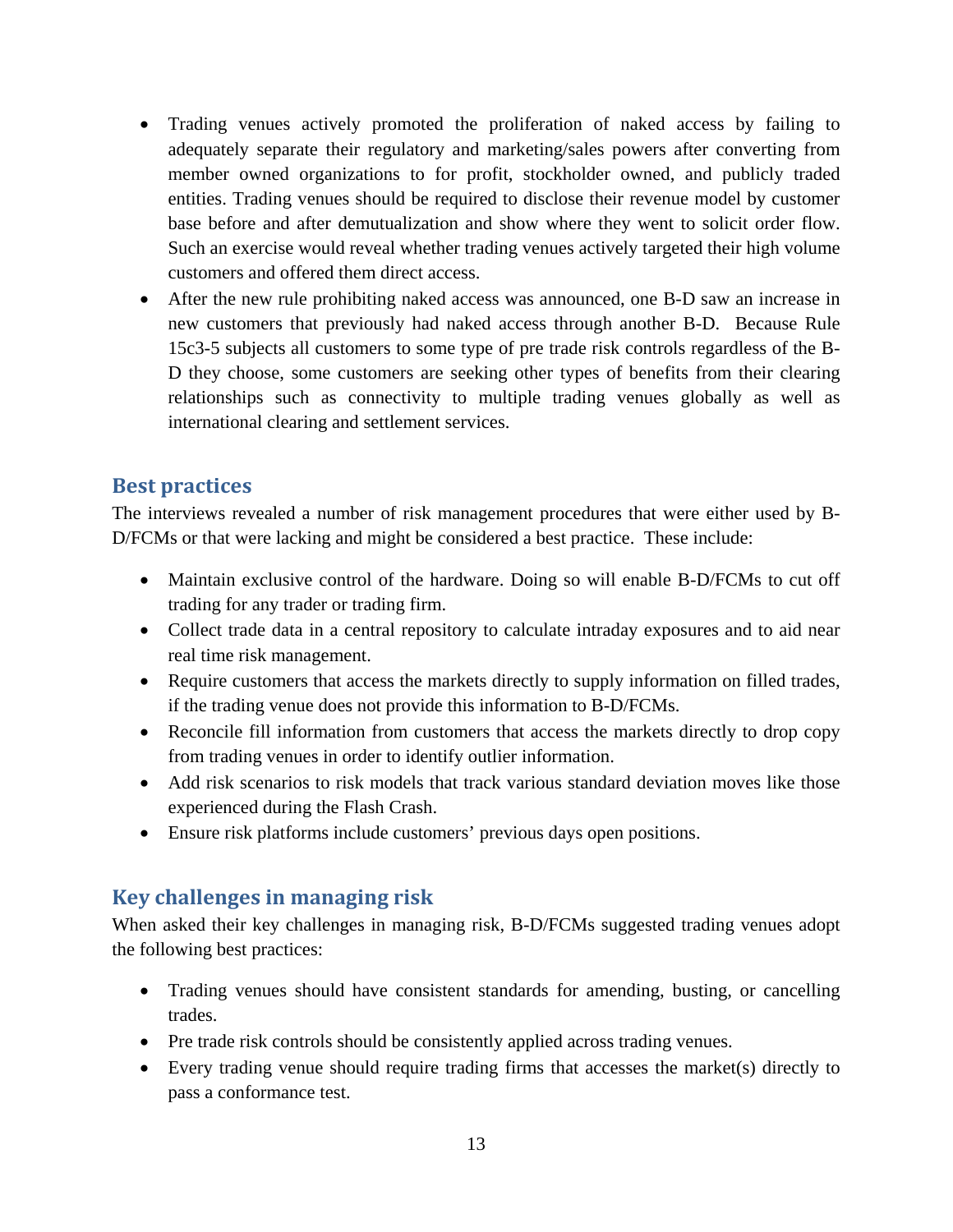- Trading venues should have a high level understanding of the type of trading strategies trading firms will utilize (statistical arbitrage, liquidity provision, etc.) before allowing them to access the markets directly.
- Every trading venue should offer drop copy.
- Formats for drop copy should be consistent across trading venues
- The cost of obtaining drop copies should not be prohibitively high.

#### <span id="page-13-0"></span>**Other concerns**

During the interviews, B-D/FCMs mentioned a number of other concerns, including:

- A trading venue had system problems in 2008, and was unable to send post trade information to firms. As a result, one B-D/FCM and its customers were unable to calculate positions and exposures until the following day, at which time the B-D/FCM discovered one of its customers was bankrupt.
- Tensions may arise with regard to how B-D/FCMs adjust customer risk limits to offset the impact of trading venues' matching algorithms. [7](#page-19-6) One B-D/FCM provides its customers larger order size limits for products where order matching is based on pro rata algorithms in order to increase the customers' chances of being filled.
- B-D/FCMs should ensure their customers have adequate collateral for their orders. However, B-D/FCMs may not monitor large mutual funds as closely as hedge funds in this regard. For example, one B-D/FCM said if a large mutual fund calls up and wants to trade \$4 billion, some B-D/FCMs may not ask if it has adequate collateral/inventory to do so.
- New entrants to HST may not have adequate backgrounds in risk management.
- Some large trading firms are able to muscle the markets because they have ownership stakes in trading venues.
- Regulators should require high frequency trading firms that are not B-Ds and have no market making obligations to become market makers to ensure liquidity will be provided during times of market stress.
- There is a massive disconnect between regulations and risk. Thought should be given to whether risk is being born by the right parties and who is in the best place to manage it. Certain risk controls, like price banding, should reside at the trading venue level.
- When there is a failure in the risk controls that trading venues offer to B-D/FCMs, B-D/FCMs should not be held responsible for this failure.
- Markets are so fragmented, 95 percent of retail orders flow from e-brokers are traded off exchange and go through B-D internalizers. If regulators believe the retail flow is being gamed, they should mandate that orders cannot be routed to B-D internalizers and must be executed on a public exchange.
- Some B-Ds have gotten out of the business because of regulatory burden.
- The interconnectivity of the markets and events like the Flash Crash are of great concern.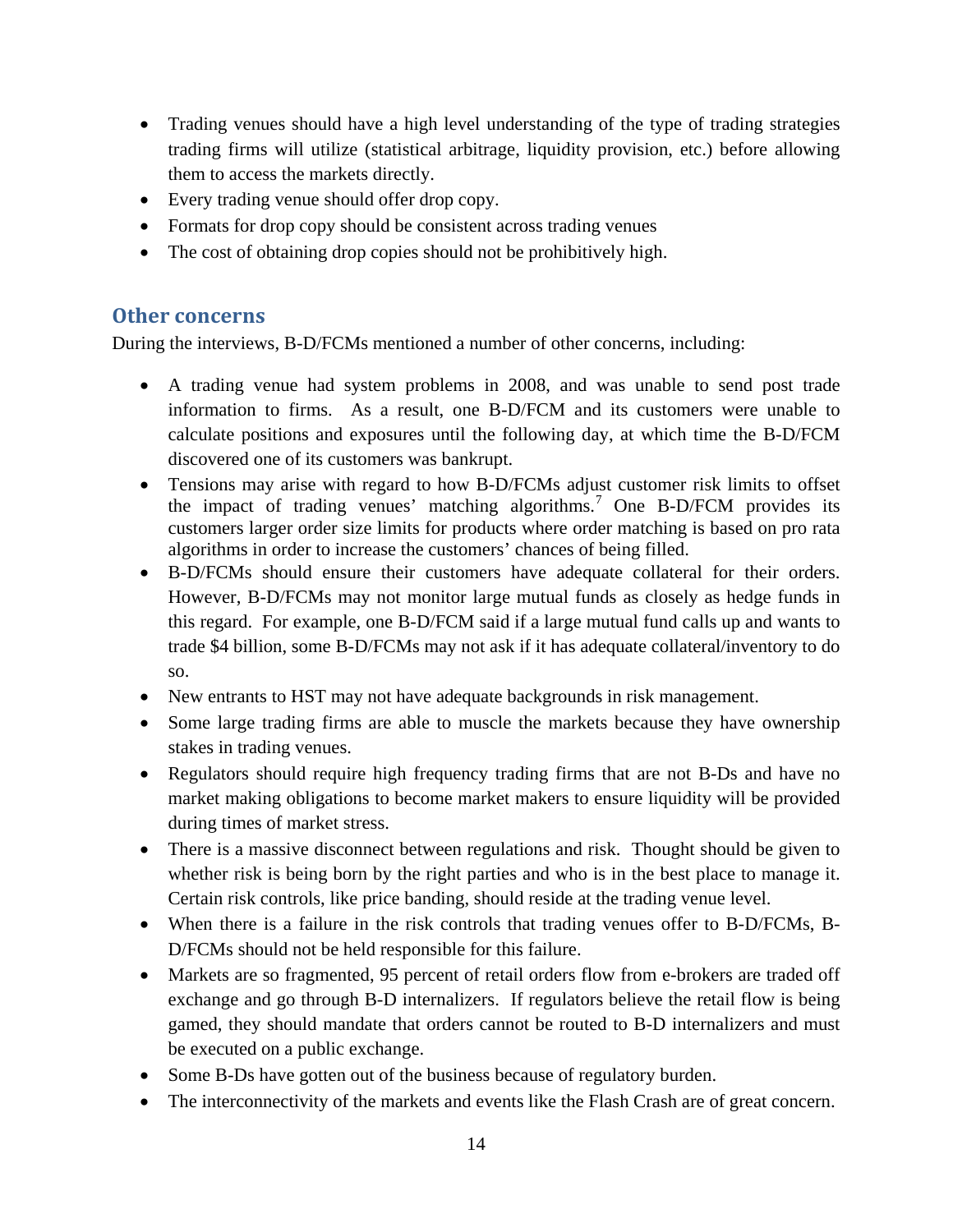## <span id="page-14-0"></span>**How do B-D/FCMs envision HST trading evolving over the next few years?**

B-D/FCMs had a variety of viewpoints on how HST may evolve over the next few years. Some feel that certain customers had a speed advantage in the past, but speed has now become commoditized. As a result, many customers are revisiting their trading strategies and focusing less on speed. Some B-Ds feel there is no alpha<sup>[8](#page-19-7)</sup> in trading a stock directly. Rather, alpha can be found in trading something that mimics the stock. These B-Ds noted HST will migrate to synthetic products. Other B-D/FCMs thought innovation will arise from unique sources of data that will lead to new trading opportunities.

Some B-Ds feel SEC Rule 15c3-5 will pose challenges and impact the industry and B-D decisions to offer sponsored access. Moreover, over regulation will cause trading firms to move to less regulated markets that are easy to access.

## <span id="page-14-1"></span>**Do B/D-FCMs think that the markets have reached a saturation point for marginal returns for HFT trading?**

When asked if markets have reached a saturation point for marginal returns for HFT, FMG staff noted that B-D/FCMs had differing opinions depending on the asset class as evidenced by the responses below.

- There will always be trading firms that find ways to make money. In the futures markets for example, Eurodollar traders are now also trading metals and energy products. The same core group of trading firms moves from market to market. However, there may be a saturation point where HFT peaks. Alternatively, it may move into less liquid products.
- U.S. equities markets are saturated. Spread capture and alpha capture are very small. Market volumes in 2011, were lower than in 2010, and volumes in 2010, were lower than in 2009.

#### <span id="page-14-2"></span>**What keeps B-D/FCMs awake at night?**

When asked what issues keep them awake at night, B-D/FCMs expressed a wide range of concerns, which included:

- Some U.S. trading venues are open for business on U.S. holidays. However, some B-D/FCMs risk systems are unable to calculate exposures resulting from trading on these holidays.
- Events like the May 6, 2010, Flash Crash keep some B-D/FCMs awake at night. Nevertheless, interviewees felt HFT should not be demonized as regulation NMS and decimalization were not the ideas of HFT firms. Moreover, HST firms acted rationally during the Flash Crash and exited the markets.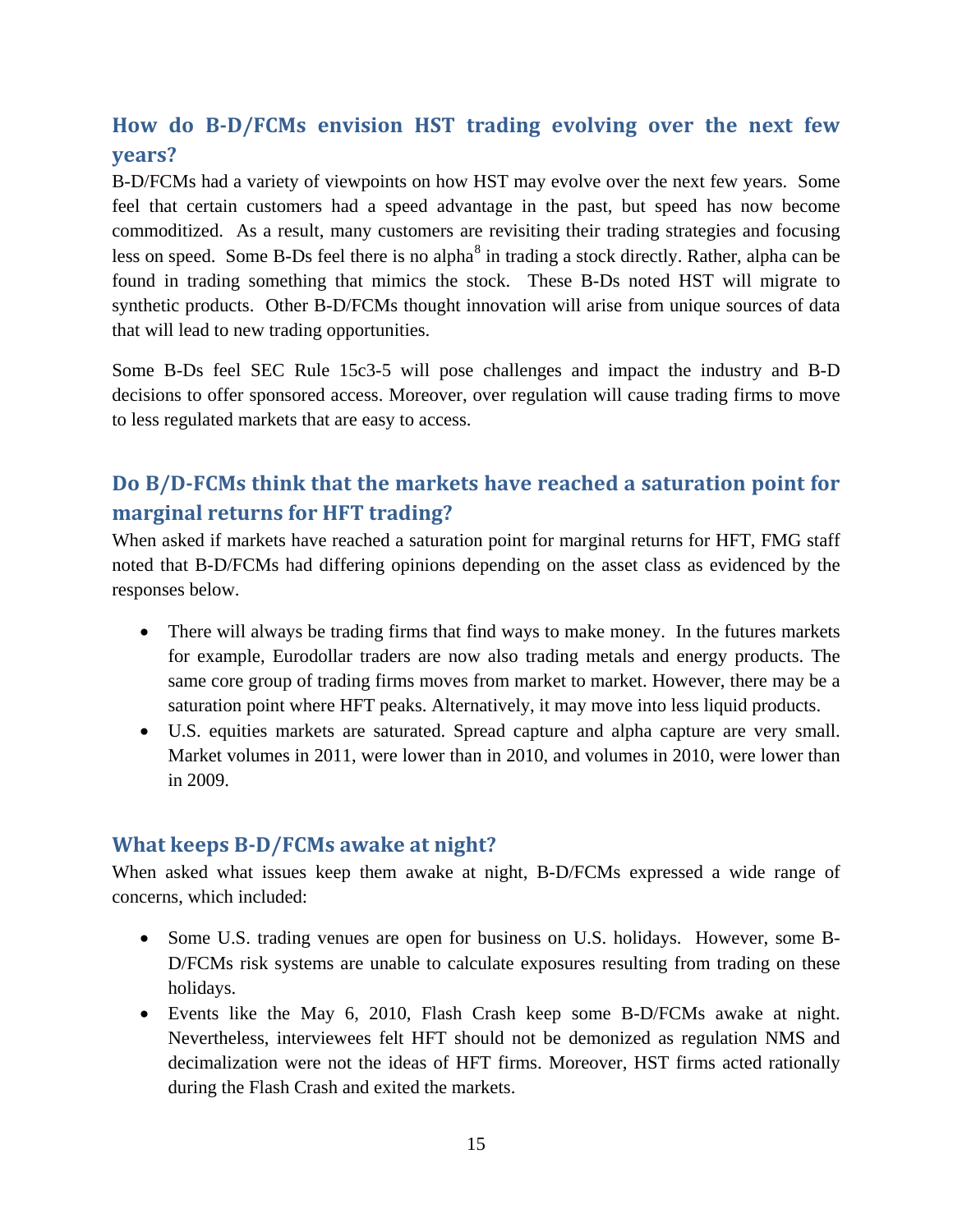- Regulators do not understand the business or how to manage from a big picture point of view. Instead of working together with market participants to make the industry better as they did years ago, they just want to catch you doing something wrong. Regulators have become fining machines instead of helping machines.
- Regulators need to focus on the global picture. Doing so will decrease the need for firms to build different systems for every region in which they do business to comply with regulations. Multiple systems increase the cost of doing business.
- Regulators may not have adequate resources to investigate unethical trading practices.

## <span id="page-15-0"></span>**If B-D/FCMs had the power and ability to change anything for the betterment of the markets, what would they do?**

B-D/FCMs said they would implement the following changes for the betterment of the markets, if they had the power and ability to do so:

- Move OTC trading to electronic trading venues.
- Require trading venues to provide price tolerance checks to market orders. If they are unable to do so, eliminate market orders.
- Require trading venues to provide risk information at a granular (account) level.
- Connect all the dark pools and bring trading to 2-3 liquidity pools to reduce the risk of flash crashes.
- Focus on standardizing data across the board, including market, execution and clearing data.
- Prevent trading venues from engaging in tying activities, such as requiring market participants to connect through a single communication network that is more expensive than other networks.
- Regulators should examine trading venues' revenue models, which may now focus on revenues from technology services such as charging for ports, co-location services, data, etc.
- Regulators should revisit the rules around short selling because B-D/FCMs may not have complete information on their customers, like hedge funds. B-D/FCMs can only see a customer's total positions if all their business is with one prime broker. Buy-side customers with multiple B-D relationships should bear the burden of complying with short selling rules, since they know their overall positions better than their individual B-Ds.
- Regulators should mandate a list of pre trade risk controls that B-Ds must have in order to comply with the market access rule.
- Move trading to trading venues with central counterparty (CCP) clearing. Nevertheless, clearing trades through multiple CCPs increases counterparty risk.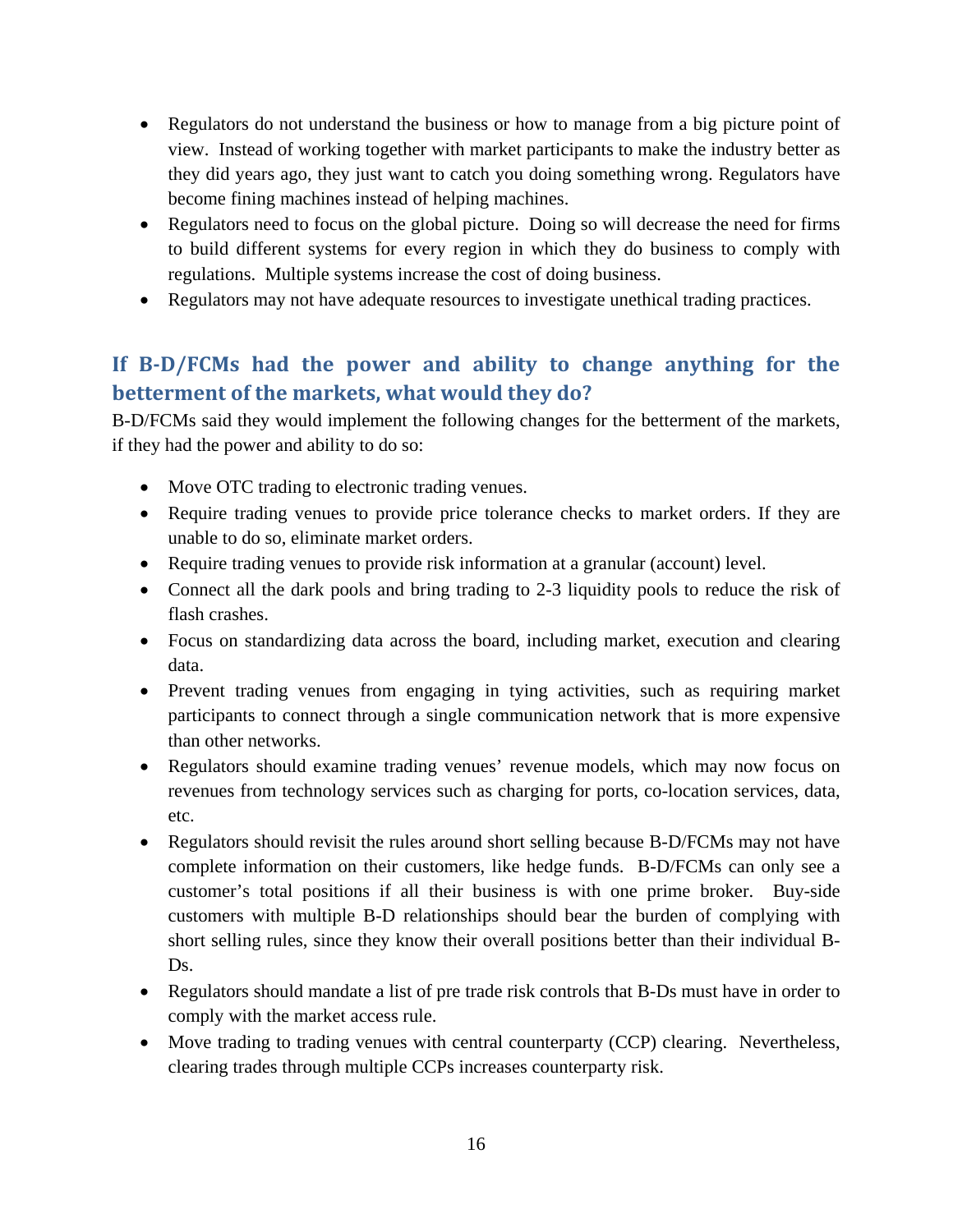### <span id="page-16-0"></span>**What are B-D/FCMs' concerns from a regulatory perspective?**

- Regulators are frequently staffed with people with no trading experience.
- Some regulators have retail-based knowledge and lack an understanding of institutional customers.
- Rules should be clear to prevent regulatory arbitrage. If regulators are not prescriptive in terms of what pre trade risk controls B-D/FCMs are required to have, trading firms will migrate to B-D/FCMs with the least risk controls.

#### <span id="page-16-1"></span>**Conclusion**

B-D/FCMs conduct comprehensive risk reviews during the on-boarding process for new customers. Some B-D/FCMs may subject customers desiring to access the markets directly to additional screening. However, most of the B-D/FCMs interviewed do not have formalized audit procedures to periodically monitor customers that access the markets directly subsequent to the on-boarding process.

B-D/FCMs also build or buy risk platforms to manage customer positions and exposures. B-D/FCMs make decisions on whether to use real time or batch data to feed their risk models depending on data availability and cost. The rate at which risk calculations are performed varies from near real time to minutes, based on the data sources and risk models used.

Prudent business practices and regulatory requirements motivate B-D/FCMs to ensure pre trade risk checks are applied to customer orders before they are sent to the matching engine. These pre trade risk checks may be performed at one or more of the following three levels: customer, B-D/FCM, and trading venue. Some B-D/FCMs may rely solely on mandatory pre-trade risk checks performed by trading venues.

When risk limits are breached, staff at B-D/FCMs is alerted and depending on the nature and severity of the breach, may take appropriate action. Staff at one B-D/FCM stressed the importance of human interaction to assess the cause of the breach during such scenarios.

To better manage the risks, B-D/FCMs may want to consider a number of best practices such as:

- o Establishing a training process for risk management
- o Collecting trade data in a central repository and using the data to calculate intraday exposures and to aid near real time risk management
- o Maintaining exclusive control of hardware to cut off trading for any trader or trading firm
- o Periodically monitoring customers that access the markets directly subsequent to the onboarding process.
- o Reconciling fill information for customers that access the markets directly to drop copy
- o Identifying at a high level when a customer engages in a new trading strategy that may present significant risk, such as mass quoting in options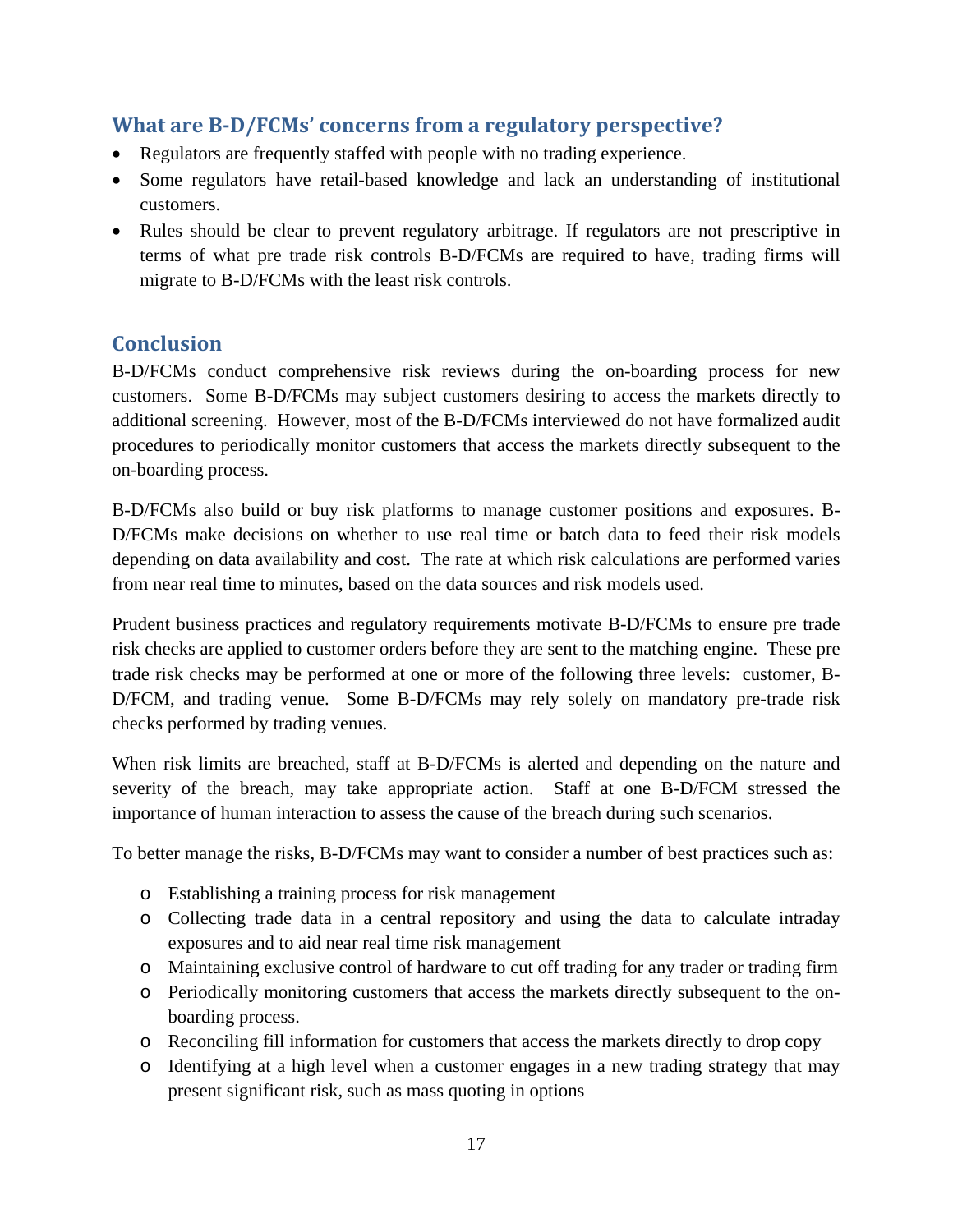- o Requiring HST customers to subscribe to cancel on disconnect functionality at the trading venues where it is offered
- o Ensuring risk platforms include customers' previous days' open positions
- o Estimating the costs and benefits of including working orders in risk calculations
- o Adding risk scenarios that track various standard deviation moves to risk models
- o Having the capability to calculate enterprise wide exposures

B-D/FCMs mentioned a number of challenges and concerns, including:

- The need for trading venues to:
	- o Have consistent standards for amending, busting, or cancelling trades
	- o Focus on standardizing data across the board, including market, execution and clearing data
	- o Offer drop copy in consistent formats and at an affordable cost
	- o Offer a common API to invoke kill button functionality
	- o Consistently apply pre trade risk controls
	- o Understand the high level strategy of a trading firm before allowing it to access the markets directly
	- o Require trading firms that access the markets directly to pass a conformance test
	- o Provide price tolerance checks to market orders or eliminate market orders
- There is a role for regulators to:
	- o Ensure risk is being born by the party best able to manage it
	- o Refrain from over regulation that causes firms to move to less regulated markets
	- o Understand the business and work with market participants to make the industry better
	- o Focus on the global picture
	- o Prevent trading venues from engaging in tying activities, such as requiring market participants to connect through a particular communication network that is more expensive than other networks
	- o Examine trading venues' revenue models, which may now focus on revenues from technology services such as charging for ports, co-location services, data, etc.

In addition, FMG staff noted that regulators may want to consider:

• Conducting periodic audits of the types of pre trade risk controls B-D/FCMs utilize, the methodology for how these controls are applied, and the reasonableness of the limits set. For example, giving equal order size limits in two different products with varying price volatility like corn and oil will result in unequal exposures.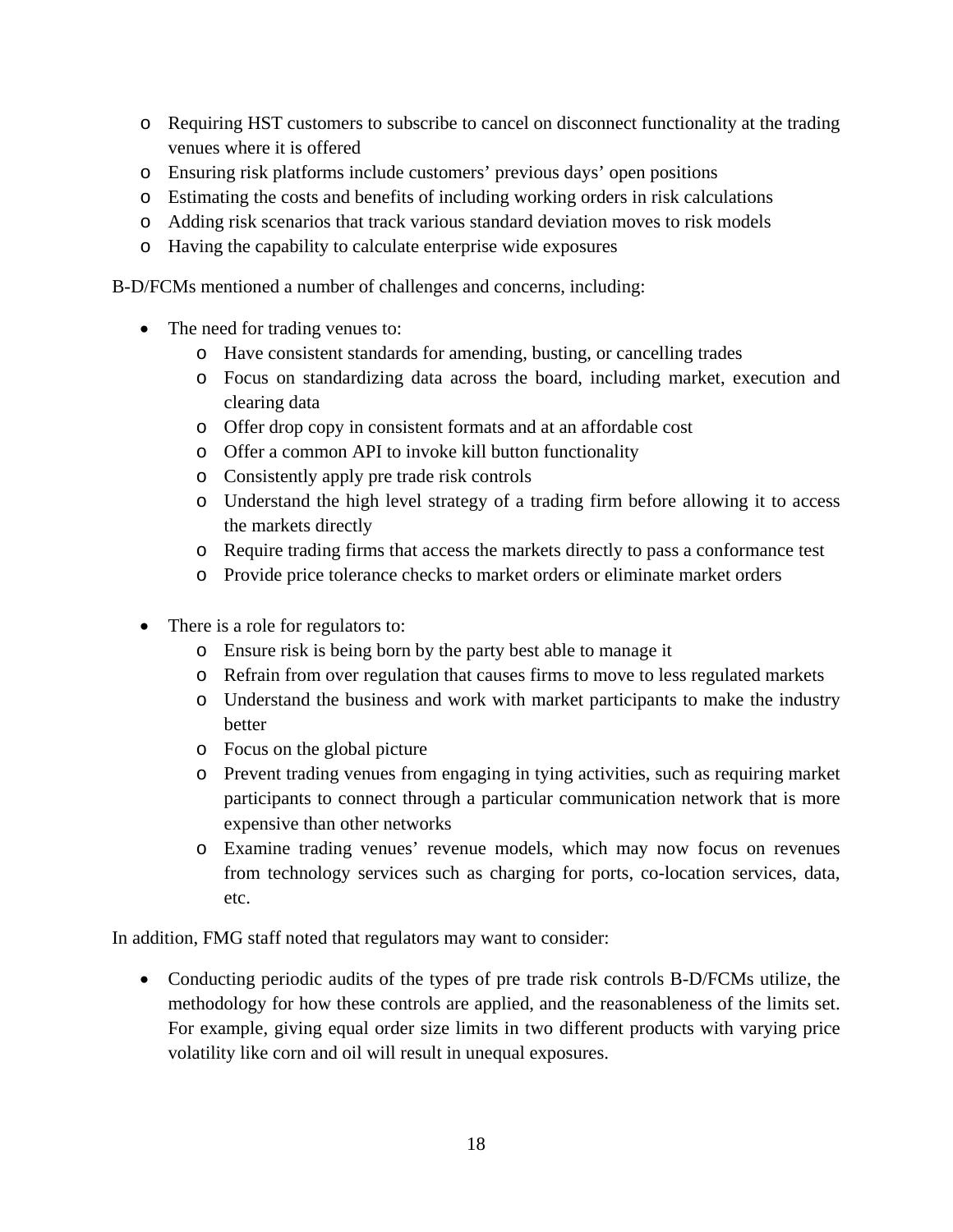- Mandating minimum standards for risk checks that B-D/FCMs are required to perform For example, a pre trade risk control limiting the number of orders per second that can be sent to a trading venue may help a B-D/FCM to detect out of control looping algorithms.
- Evaluating the methodology B-D/FCMs use to raise customer order size limits to boost the likelihood of customer orders being filled when trading venue's use pro rata matching algorithms. Determine whether other pre trade risk checks, like credit limits, offset these increased order size limits.
- Determining whether a B-D/FCM relies solely on mandatory pre-trade risk checks performed by trading venues, which may be set wide and vary by trading venue. In such a scenario, the B-D/FCM should be encouraged to build or buy its own pre trade risk controls.

Despite the above recommendations and best practices, one B-D/FCM emphasized that even with the best of efforts, something can always go wrong.

 $\overline{a}$ 

<sup>&</sup>lt;sup>1</sup> Trading venues include exchanges and alternative trading systems (ATS) like Electronic Communication Networks (ECNs) and dark pools.

<sup>&</sup>lt;sup>2</sup> Black box trading strategies are 100 percent automated, pre-programmed, and traders cannot interact or modify the algorithms.

<sup>&</sup>lt;sup>3</sup> Risk controls include the processes, procedures and systems a firm needs to prudently manage all the risks resulting from its trading activities to ensure they are within the firms' risk appetite. Risk checks scrutinize orders against a particular limit(s) and are carried out as part of the broader risk control process.

<sup>&</sup>lt;sup>4</sup> See: FIA Asia (2007), "Profile of exchange and FCM risk management practices for direct access customers," December 3; OICU-IOSCO (2008), "An overview of the work of the IOSCO technical committee," July; OICU-IOSCO (2007), "Multi-jurisdictional information sharing for market oversight," April; FIA (2009), Letter from John Damgard to Greg Tanzer, IOSCO, May 26; FSA (2008), *Market Watch,* November, Issue no. 30, pp.10-13; FIA-FOA (2009), Clearing Risk Study; OICU-IOSCO (2009), "Policies on direct electronic access," February; FIA (2010), "Market access risk management recommendations," April; OICU-IOSCO (2010), "Principles for direct electronic access to markets," August; FIA (2010), "Recommendations for risk controls for trading firms," November; SEC (2010), "Risk management controls for brokers and dealers with market access," Release No. 34- 63241; File No. S7-03-10**,** November; CFTC (2011), "Recommended practices for trading firms, B-D/FCMs and exchanges involved in direct market access," Pre-Trade Functionality Subcommittee of the CFTC Technology Advisory Committee, March. See also "Software Development and Change Management Recommendations" Futures Industry Association, Principal Traders Group and European Principal Traders Association, March, 2012; "Market Access Risk Management Recommendations, Futures Industry Association, April, 2010; and "Recommendations for Risk Controls for Trading Firms, Futures Industry Association's Principal Traders Group, November, 2010.

<sup>&</sup>lt;sup>5</sup> Depending on the trading venue, drop copy is a report for a particular trading session that includes trades executions and one or more of the following: messages, working orders, and/or exception reports. Fills include matched trade information only.

<sup>6</sup> During the May 6, 2010 Flash Crash, many U.S. equity based products experienced an extraordinarily rapid decline and recovery.

 $7$  Trading venues use different order matching algorithms. First in first out (FIFO) algorithms match orders based on a strict price and time priority. The matching sequence is based on time stamps assigned by the exchange. If there are multiple orders at the same price, the order with the earliest time stamp will be matched first. Pro rata algorithms match orders at the same price based on a variety of factors. For example, the matching sequence may be based on time stamps assigned by the exchange and orders in the queue may receive a fill proportionate to its size. Still other trading venues may combine FIFO and pro rata in their order matching algorithms.